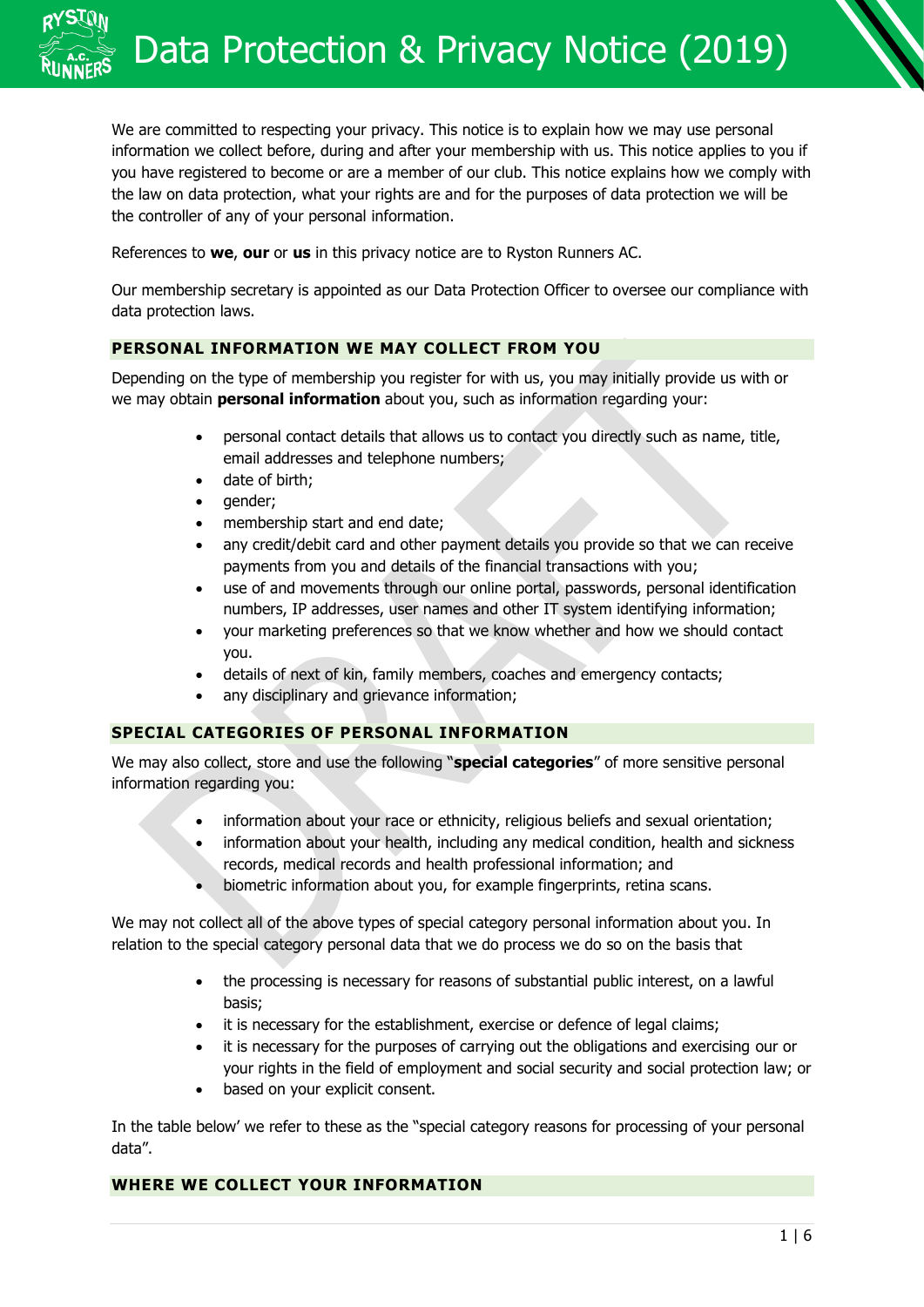We typically collect personal information about our members when you apply to become a member of the club, when you make a query and/or complaint or when you correspond with us by phone, e-mail or in some other way.

We also may collect personal information about you from any third party references you provide as part of the application process for membership.

If you are providing us with details of referees, next of kin, beneficiaries, family members and emergency contacts they have a right to know and to be aware of how what personal information we hold about them, how we collect it and how we use and may share that information. Please share this privacy notice with those of them whom you feel are sufficiently mature to understand it. They also have the same rights as set out in the "**Your rights in relation to personal information**" section below.

## **USES MADE OF THE INFORMATION**

The table below describes the main purposes for which we process your personal information, the categories of your information involved and our lawful basis for being able to do this.

| <b>Purpose</b>                                                                                                                                                                                              | <b>Personal information used</b>                                                                                                   | <b>Lawful basis</b>                                                                                                                                                                                                                                                                                                                                                                                                                                           |
|-------------------------------------------------------------------------------------------------------------------------------------------------------------------------------------------------------------|------------------------------------------------------------------------------------------------------------------------------------|---------------------------------------------------------------------------------------------------------------------------------------------------------------------------------------------------------------------------------------------------------------------------------------------------------------------------------------------------------------------------------------------------------------------------------------------------------------|
| To administer any<br>membership you have with<br>us and managing our<br>relationship with you,<br>including dealing with<br>payments and any support<br>or enquiries made by you                            | All contact and membership<br>details, transaction and<br>payment information, relevant<br>records of your interactions<br>with us | This is necessary to enable us to<br>properly manage and administer<br>your membership with us.                                                                                                                                                                                                                                                                                                                                                               |
| To send you information<br>we think you might find<br>useful or which you have<br>requested from us,<br>including our newsletters,<br>information about<br>membership, competitions,<br>social events, etc. | Contact details and mailing list                                                                                                   | Where you have given us your<br>explicit consent to do so.                                                                                                                                                                                                                                                                                                                                                                                                    |
| To answer your queries or<br>complaints                                                                                                                                                                     | Contact details and records of<br>your interactions with us                                                                        | We have a legitimate interest to<br>provide complaint handling<br>services to you in case there are<br>any issues with your<br>membership.                                                                                                                                                                                                                                                                                                                    |
| <b>Retention of records</b>                                                                                                                                                                                 | All the personal information we<br>collect.                                                                                        | We have a legitimate interest in<br>retaining records whilst they may<br>be required in relation to<br>complaints or disciplinary<br>processes. We need to retain<br>records in order to properly<br>administer and manage your<br>membership and run our club and<br>in some cases we may have legal<br>or regulatory obligations to retain<br>records.<br>We process special category<br>personal data on the basis of the<br>"special category reasons for |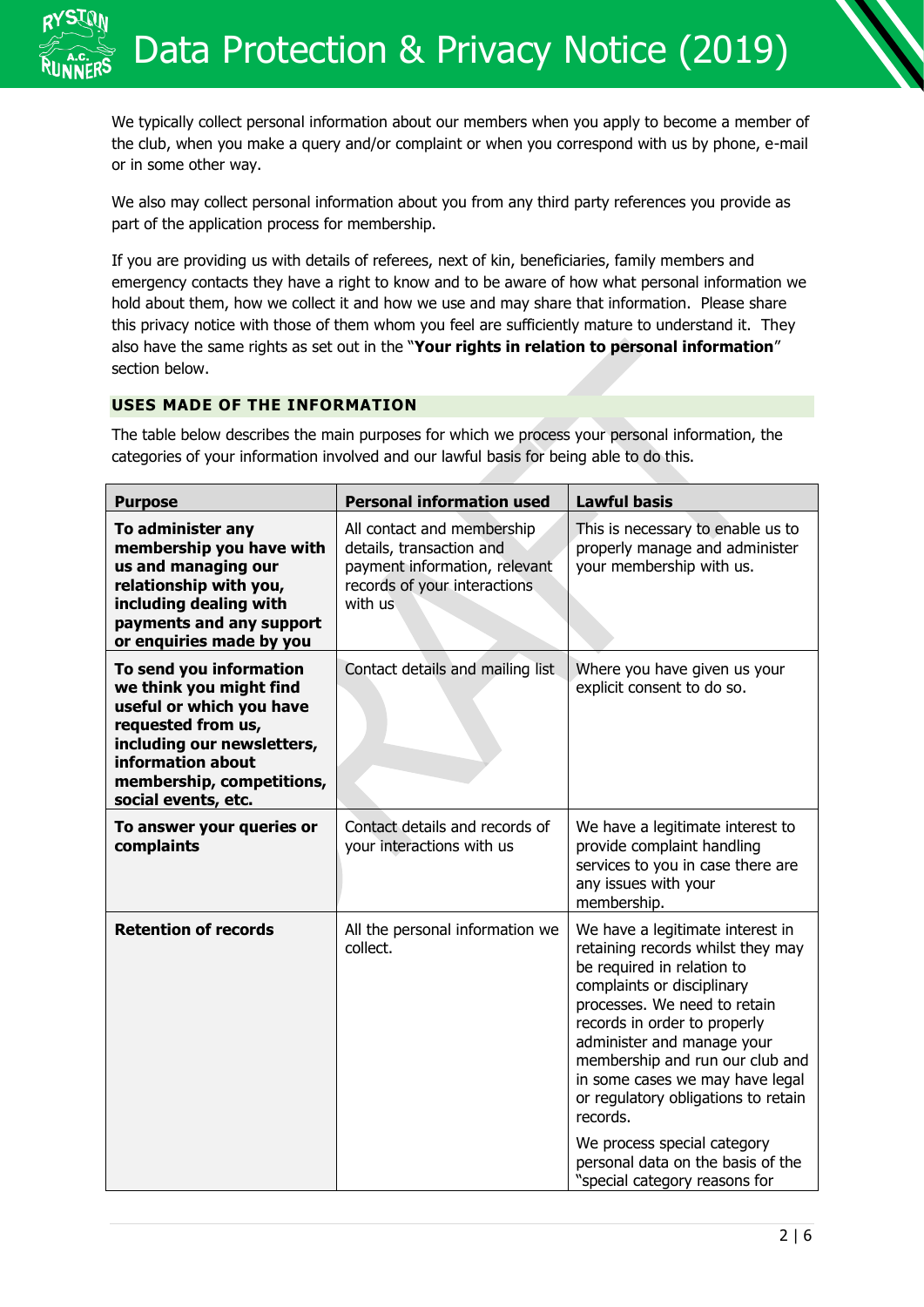

|                                                                                                                                                                                                                                                                                                                         |                                                                | processing of your personal data"<br>referred to above.                                                                                                                                                                                                  |
|-------------------------------------------------------------------------------------------------------------------------------------------------------------------------------------------------------------------------------------------------------------------------------------------------------------------------|----------------------------------------------------------------|----------------------------------------------------------------------------------------------------------------------------------------------------------------------------------------------------------------------------------------------------------|
|                                                                                                                                                                                                                                                                                                                         |                                                                | For criminal records history we<br>process it on the basis of legal<br>obligations or based on your<br>explicit consent.                                                                                                                                 |
| For the purposes of<br>promoting the club, our<br>events and membership<br>packages.                                                                                                                                                                                                                                    | Images in video and/or<br>photographic form.                   | Where you have given us your<br>explicit consent to do so.                                                                                                                                                                                               |
| To use information about<br>your physical or mental<br>health (including any<br>injuries) or disability<br>status, to ensure your<br>health and safety and to<br>assess your fitness to<br>participate in any events or<br>activities we host and to<br>provide appropriate<br>adjustments to our sports<br>facilities. | Health and medical<br>information                              | We process special category<br>personal data on the basis of the<br>"special category reasons for<br>processing of your personal data"<br>referred to above.                                                                                             |
| To gather evidence for<br>possible grievance or<br>disciplinary hearings                                                                                                                                                                                                                                                | All the personal information we<br>collect                     | We have a legitimate interest in<br>doing so to provide a safe and<br>fair environment for all members<br>and to ensure the effective<br>management of any disciplinary<br>hearings, appeals and<br>adjudications.                                       |
|                                                                                                                                                                                                                                                                                                                         |                                                                | We process special category<br>personal data on the basis of the<br>"special category reasons for<br>processing of your personal data"<br>referred to above.                                                                                             |
|                                                                                                                                                                                                                                                                                                                         |                                                                | For criminal records history we<br>process it on the basis of legal<br>obligations or based on your<br>explicit consent.                                                                                                                                 |
| To comply with legal<br>obligations, for example,<br>regarding people working<br>with children or vulnerable<br>adults to comply with our<br>safeguarding requirements                                                                                                                                                  | Information about your<br>criminal convictions and<br>offences | For criminal records history we<br>process it on the basis of legal<br>obligations or based on your<br>explicit consent.                                                                                                                                 |
| To use information about<br>your physical or mental<br>health (including any<br>injuries) or disability<br>status, as well as contact<br>details, in the event of an<br>emergency at a club night<br>or event                                                                                                           | Contact details and health and<br>medical information          | We have a duty of care to contact<br>next of kin and inform emergency<br>services of anything that may be<br>beneficial in the event of an<br>emergency situation. We process<br>special category personal data on<br>the basis of the "special category |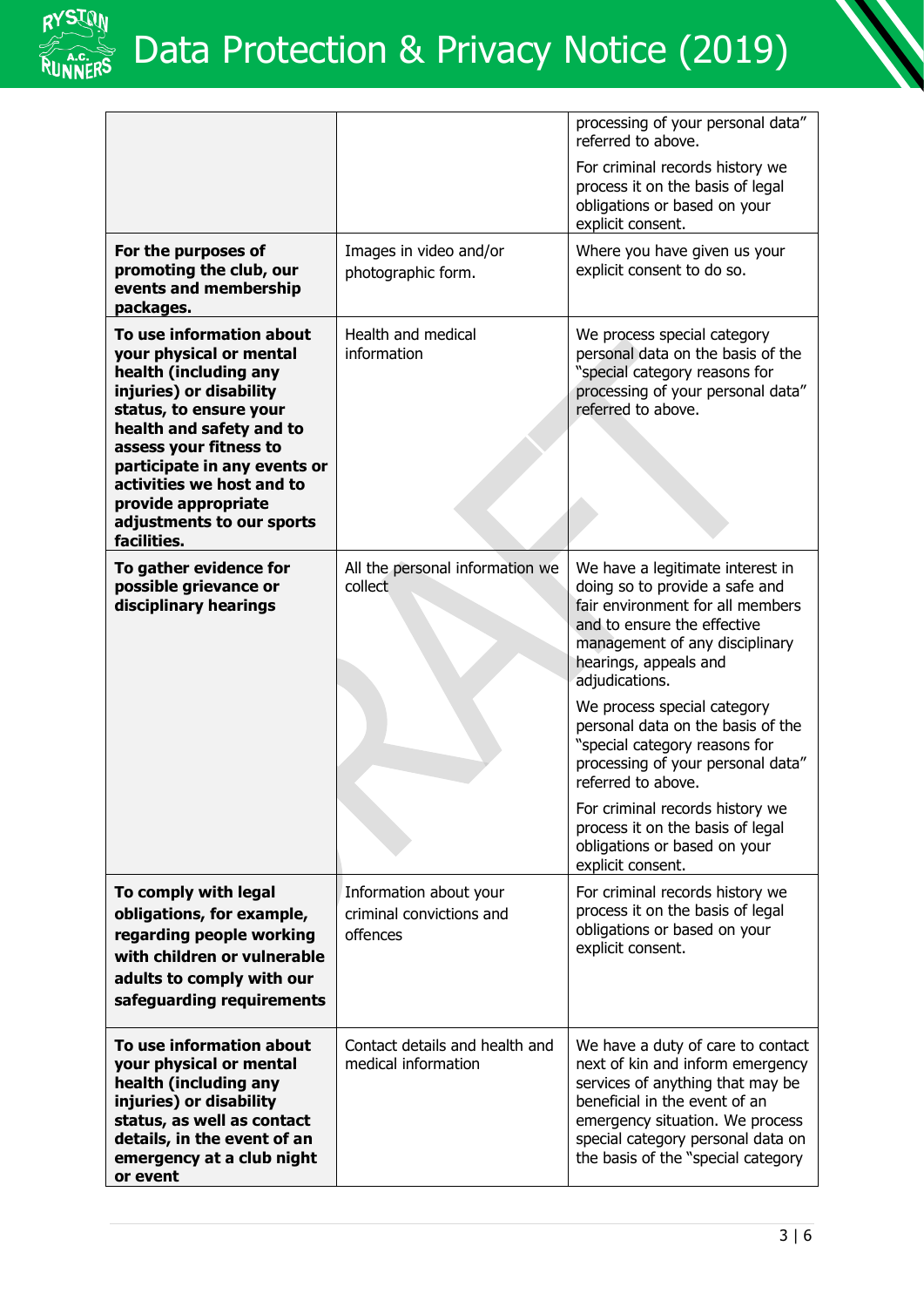

|  | reasons for processing of your<br>personal data" referred to above. |
|--|---------------------------------------------------------------------|
|  |                                                                     |

For some of your personal information you will have a legal, contractual or other requirement or obligation for you to provide us with your personal information. If you do not provide us with the requested personal information we may not be able to admit you as a member or we may not be able to properly perform our contract with you or comply with legal obligations and we may have to terminate your membership. For other personal information you may not be under an obligation to provide it to us, but if you do not provide it then we may not be able to properly perform our contract with you.

Where you have given us your consent to use your personal information in a particular manner, you have the right to withdraw this consent at any time, which you may do by contacting us as described in the "Contacting us" section below.

Please note however that the withdrawal of your consent will not affect any use of the data made before you withdrew your consent and we may still be entitled to hold and process the relevant personal information to the extent that we are entitled to do so on bases other than your consent. Withdrawing consent may also have the same effects as not providing the information in the first place, for example we may no longer be able to provide certain member benefits to you.

# **DISCLOSURE OF YOUR PERSONAL INFORMATION**

We share personal information with the following parties:

- o **Any party approved by you.**
- o **To any governing bodies or regional bodies for the sports covered by our club:** to allow them to properly administer the sports on a local, regional and national level.
- o **The Government or our regulators**: where we are required to do so by law or to assist with their investigations or initiatives.
- o **Police, law enforcement and security services**: to assist with the investigation and prevention of crime and the protection of national security.

### **TRANSFERRING YOUR PERSONAL INFORMATION INTERNATIONALLY**

The personal information we collect is not transferred to and stored in countries outside of the UK and the European Union.

### **HOW LONG DO WE KEEP PERSONAL INFORMATION FOR?**

The duration for which we retain your personal information will differ depending on the type of information and the reason why we collected it from you. However, in some cases personal information may be retained on a long-term basis: for example, personal information that we need to retain for legal purposes will normally be retained in accordance with usual commercial practice and regulatory requirements. Generally, where there is no legal requirement we retain all physical and electronic records for a period of 2 years after the end of your membership. Exceptions to this rule are: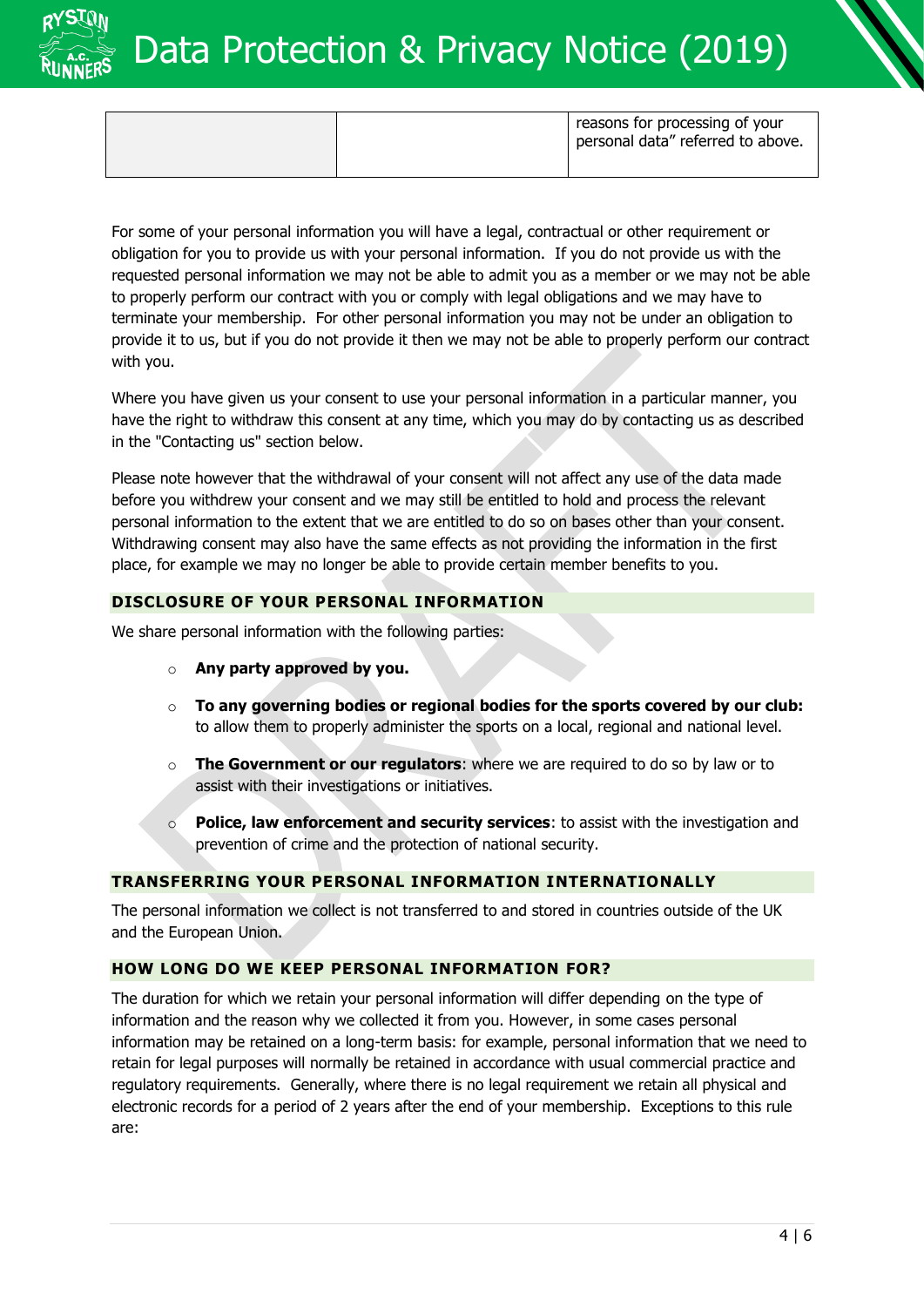- Details regarding unsuccessful membership applicants where we hold records for a period of not more than 12 months;
- Information that may be relevant to personal injury or discrimination claims may be retained until the limitation period for those types of claims has expired. For personal injury or discrimination claims this can be an extended period as the limitation period might not start to run until a long time after the event.

It is important to ensure that the personal information we hold about you is accurate and up-to-date, and you should let us know if anything changes, for example if you change your phone number or email address. You may be able to update some of the personal information we hold about you through our membership portal. Alternatively, you can contact us by using the details set out in the "**Contacting us**" section below.

# **YOUR RIGHTS IN RELATION TO PERSONAL INFORMATION**

You have the following rights in relation to your personal information:

- the right to be informed about how your personal information is being used;
- the right to access the personal information we hold about you;
- the right to request the correction of inaccurate personal information we hold about you;
- the right to request the erasure of your personal information in certain limited circumstances;
- the right to restrict processing of your personal information where certain requirements are met;
- the right to object to the processing of your personal information;
- the right to request that we transfer elements of your data either to you or another service provider; and
- the right to object to certain automated decision-making processes using your personal information.

You should note that some of these rights, for example the right to require us to transfer your data to another service provider or the right to object to automated decision making, may not apply as they have specific requirements and exemptions which apply to them and they may not apply to personal information recorded and stored by us. For example, we do not use automated decision making in relation to your personal data. However, some have no conditions attached, so your right to withdraw consent or object to processing for direct marketing are absolute rights.

Whilst this privacy notice sets out a general summary of your legal rights in respect of personal information, this is a very complex area of law. More information about your legal rights can be found on the Information Commissioner's website at https://ico.org.uk/for-the-public/.

To exercise any of the above rights, or if you have any questions relating to your rights, please contact us by using the details set out in the "Contacting us" section below.

If you are unhappy with the way we are using your personal information you can also complain to the UK Information Commissioner's Office or your local data protection regulator. We are here to help and encourage you to contact us to resolve your complaint first.

## **CHANGES TO THIS NOTICE**

We may update this privacy notice from time to time. When we change this notice in a material way, we will update the year of issue. For significant changes to this notice we will try to give you